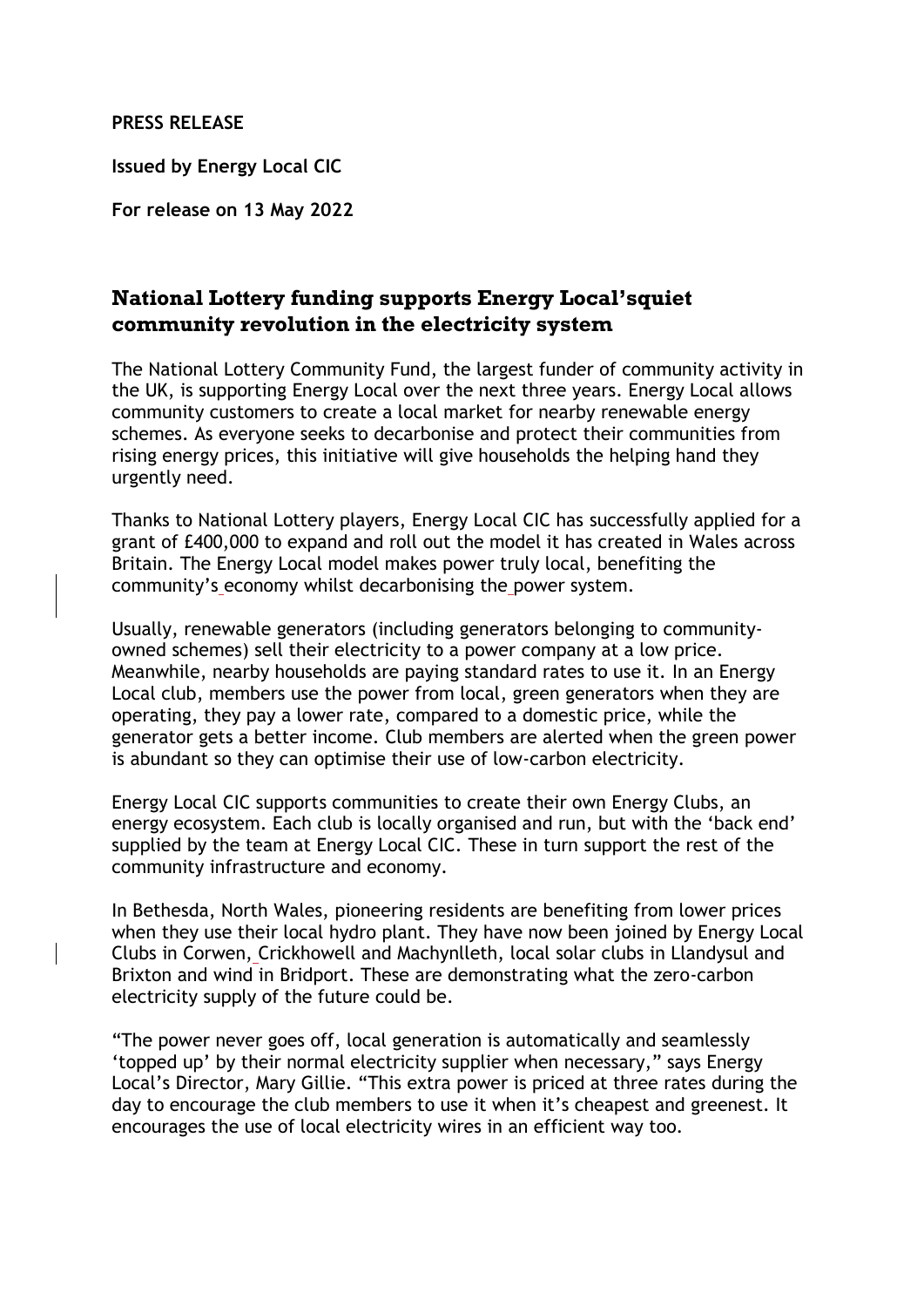"It's an all-round win – more, cheaper local power, along with reduced carbon. At a time of rising energy prices, Energy Local gives people a degree of shelter from global energy price volatility and a degree of control over power costs.

"It has been a long road to get here. We are grateful for the huge patience that our fledgling clubs have had shown. We are now ready to take the benefits to more areas and it will be great to work with The National Lottery Community Fund on this."

Amy Charnley-Parry of Energy Local says, "We are really excited to be working with The National Lottery Community Fund and other grant holders to help build and strengthen community 'ecosystems' of different organisations. As we attempt to achieve a zero-carbon electricity system, the danger is that the benefits are not shared with communities and they feel used. This can create resentment and it is likely to make the task harder."

Energy Local is working to find a balance of providing increased income to renewables, a practical means for households to help reduce carbon whilst reducing their bills, but also maintain the customer support and benefits of the national license energy suppliers.

John Rose, Wales Director at The National Lottery Community Fund, said, "We believe that community action is a powerful way to engage people to play their part locally in addressing global environmental problems, and to protect the climate for future generations.

"By taking climate action we are not only making significant environmental improvements, but also helping people and communities thrive, as demonstrated by the great work Energy Local is doing. We are delighted that what started here in Wales by this group can now expand further and roll out to more areas across Wales and England, thanks to National Lottery players."

The door is now open for more clubs to go 'live', and for the model to be rolled out further.The model has benefits all round. It can help unlock a huge amount more local, especially community-owned, renewable generation by providing a long-term income. It supports local economies,nudges people to use low-carbon power and helps run our electricity system more efficiently. It's a step towards the electricity market everyone needs to achieve zero-carbon.

----- ENDS ------

Further information: www.energylocal.org.uk

Contact: amy@energylocal.co.uk